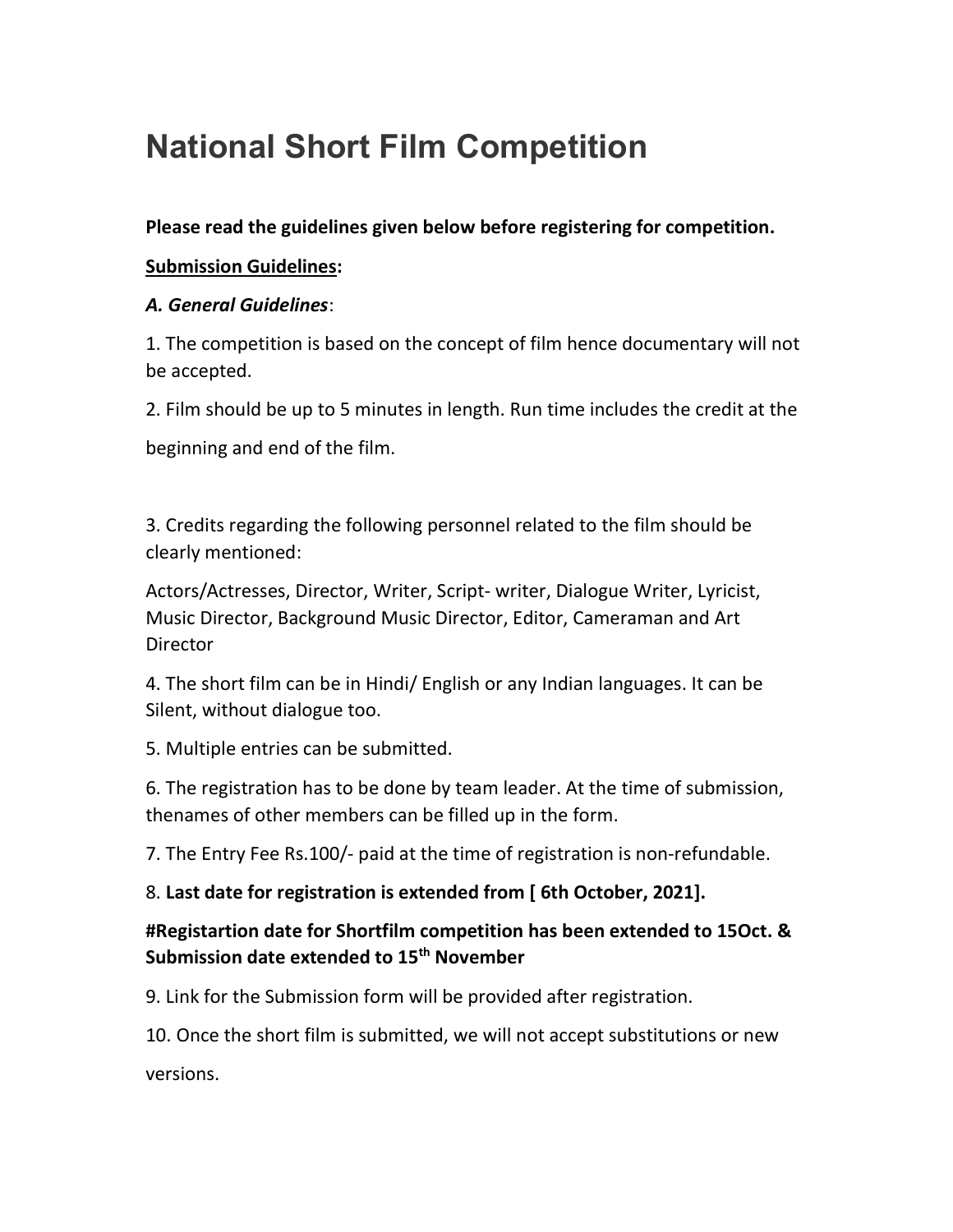11. The entrant(s) must ensure that s/he or the group is/are the creator of work and that it does not infringe on any existing copyright.

12. All entrants shall retain the rights to their submitted film.

13. Decent language is expected. Explicit nudity and sexual content, any kind of

religious-regional-castist slurs or disrespect should be diligently avoided.

14. The contents / dialogues / lyrics / music of the film should not hurt the feelings of any person, society, religion, etc.

15. Films submitted previously to any other competition/festival will not be considered for this competition. If found later, will be disqualified for the contest / prize withheld.

16. Entering the competition constitutes permission to use the entrant's names and likeness for publicity and promotions.

17. Organizers are not responsible if any legal objection is raised by anyone about any film.

18. All films are judged equally based on: Content Originality (Quality of storyline, and script), Production (Camera work, lighting and shot composition), Post-Production (Editing, transitions, pacing, continuity, and flow), Image (Focus, color, and lighting) and Sound Quality (Clarity, consistency of audio levels, and lack of noise).

19. Rights of screening, selection and awards will be with the organizers.

20. JURY DECISION WILL BE FINAL.

21. Last date for submission of film is extended from [3rd November, 2021]

#Registartion date for Shortfilm competition has been extended to 15Oct. & Submission date extended to 15th November.

22. Synopsis of the film in Hindi/English in PDF should be submitted at the time of submission.

23. For any communications contact through mail: bssshortfilm@gmail.com

24. Send the screenshot of your Paytm/G-Pay to the WhatsApp number 9004668967